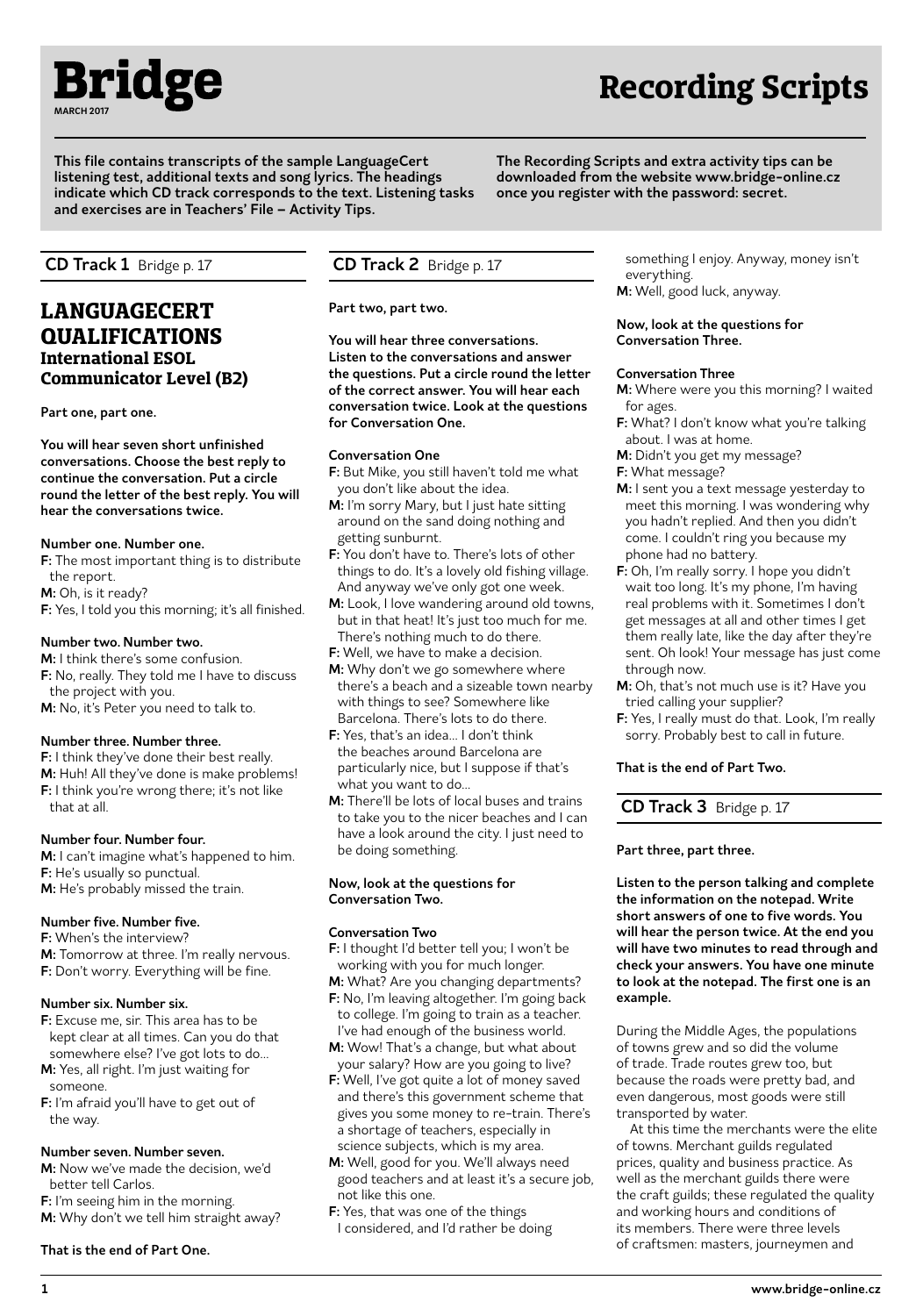apprentices. Parents paid to place their son with a master craftsman as an apprentice. In return he got food, accommodation and training in the craft. After a few years, the apprentice became a journeyman. This has nothing to do with a journey, but comes from the French word 'journee', meaning 'day' and meant the journeyman was paid by the day. Eventually, the journeyman would become a master craftsman and own his own shop.

New roadways were often built directly on top of the old and street levels rose and rose. In London the original Roman roads are about eight metres beneath the street level of today. As you might imagine, the streets were pretty dirty. Open drain channels ran along them and people often threw dirty water out of windows. Pigs and other animals were also found in the streets because houses and gardens were too small.

Curfews were imposed in towns to keep the peace. The curfew bell was rung at eight or nine o'clock in the evening to tell shopkeepers to close for the day. Anyone in the street after that had to carry a light and have a pretty good excuse for being out.

Most houses were made of wood, and because they were very close together, fires were frequent and spread quickly. Beds were made of straw and were commonly kept close to open domestic fires for warmth, which caused lots of house fires. Straw roofs were also common. Everybody had to keep a full container of water outside their door. When there was a fire, everyone had to help by pulling down burning roofs and even pulling down buildings to stop the fire spreading.

Bells were the main way of telling the time and making announcements. The day began with the ringing of a bell at four or five o'clock. Most shops and market stalls opened at six and closed at three o'clock. Others stayed open until the curfew bell sounded. A Common Bell was rung to announce civic meetings and courts, and as an alarm in case of fire or attack. Every town also had a town crier who rang a hand bell when he walked around the town telling the townspeople the main news of the day.

#### **You will now have two minutes to read through and check your answers.**

**That is the end of Part Three.**

**CD Track 4** Bridge p. 5

# **Shamrocks in Savannah**

The thing I like most from the time I spent St Patrick's Day in the US city of Savannah, Georgia is the color green. There is a large population of people with Irish roots staying in and around Savannah, and the whole city enjoys the party mood. Rivers, fountains and beer were all **coloured** green. Buildings were decorated and almost everyone had green clothes or accessories like shamrocks, make-up, wigs and T-shirts or buttons that said, "Smile at me, I'm Irish". I even saw a dalmatian that had been coloured green.

There were parades, lots of Irish music and a lot of beer drinking. I hugged a lot of people who insisted they were Irish, but I don't know if I ever got any of the luck of the Irish.

### **CD Track 5** Bridge p. 5

### **My St Patrick's Day Disaster**

Ah, St Patrick's Day. When I was a young university student in the US, I always enjoyed it. And because I am also named Patrick, I was especially motivated to celebrate every moment of the day.

I always started St Patrick's Day by wearing something green (I didn't want to be pinched), and a breakfast of green eggs (food coloring is an amazing thing) and corned beef. Then around noon came the St Patrick's Day parade, and afterwards corned beef sandwiches for lunch.

A little later it was time to go drink green beer (food coloring *really* is an amazing thing) in the Irish pub, where I would spend the rest of the afternoon and the evening with my friends. It was always a great time. Well, almost always. There was one time when it wasn't so wonderful.

During the first part of that day, things went well. I was with my girlfriend Elisa, who was really good looking. All my friends envied me. But when we arrived at the Irish pub, things began to go horribly wrong.

Sitting at a table next to us was one of my English professors. He invited Elisa and me to join him. I thought this was a little strange, but we went and sat down with him. As the evening passed, he and my girlfriend became very friendly. Too friendly.

What do you do if your professor is flirting with your girlfriend? It is a very delicate situation. The professor gave me some money and sent me to the bar to bring back drinks for all of us. When I returned, they were both gone. My professor had stolen my girlfriend!

I walked home, very sad and angry. In the end, the professor married Elisa and they had two children. At least he gave me an A for the course.

**CD Track 6** Bridge pp. 8–9

# **Mad About March**

- John (Brit): I can't believe that you Americans have such ridiculous mascots for your sports teams.
- **Madison (American):** Yeah, well, when there are thousands of schools and you have to choose something different to represent yours, you have to come up with some creative ideas.
- John: And yet I still have the Kentucky Wildcats, the Arizona Wildcats and the Villanova Wildcats in my bracket.
- **Madison:** Oh. Are you choosing your teams for March Madness? Which games are you looking at?
- **John:** Well, some of these are easy. I mean, I'm an Englishman so I naturally want the Fighting Irish of Notre Dame to lose.
- **Madison:** And what if the Fighting Irish play against the Florida State Seminoles? Would you cheer for the Irish or the Native Americans?
- **John:** What's a Seminole?
- **Madison:** It's the name of a tribe. The university's mascot is a Native American warrior riding a horse. In 2006, the NCAA suggested getting rid of all Native American mascots, but Florida State University actually has the support of the Seminole tribe in Florida, so they kept it. They also teach courses about the history of the tribe.
- **John:** I'll support the Seminoles then. What about Gonzaga?

**Madison:** They're the Bulldogs. **John:** And Baylor?

- 
- **Madison:** They're the Bears. **John:** What about UCLA?
- **Madison:** They're the Bruins, which also means bear.
- **John:** I've got friends who live in Oregon. What's their mascot?
- **Madison:** That's where my brother went. They're the Oregon Ducks.
- **John:** They're out. Nobody's afraid of a duck. How about Duke University?
- **Madison:** They're the Blue Devils.
- **John:** Well there's your winner.
- **Madison:** Really? Why?
- **John:** Because any school that's made a deal with the Devil is clearly not going to lose.

**CD Track 7** Bridge p. 11

# **Shakespeare's Corner**

The full title of this famous play is *The Tragedy of Hamlet, Prince of Denmark*. It was published in 1603. This story of murder, uncertainty and family is one of Shakespeare's most famous works. After the death of Hamlet's father, Hamlet's mother marries a man named Claudius. Hamlet describes King Claudius in the following way:

"A little more than kin, and less than kind." This is Hamlet's first line in the play, and it has many meanings. He calls King Claudius "more than kin", which means a relative, because Claudius married his mother. This makes the king both his uncle and his stepfather. The word "kind" also meant many things in Shakespeare's time. It could mean a blood relative, so "less than kind" is saying that his uncle is not his true family member. Shakespeare sometimes uses the word "kind" to mean "natural", so he is also saying that it is unnatural for his uncle to marry his mother. And it also has its modern meaning, that his uncle is a cruel man.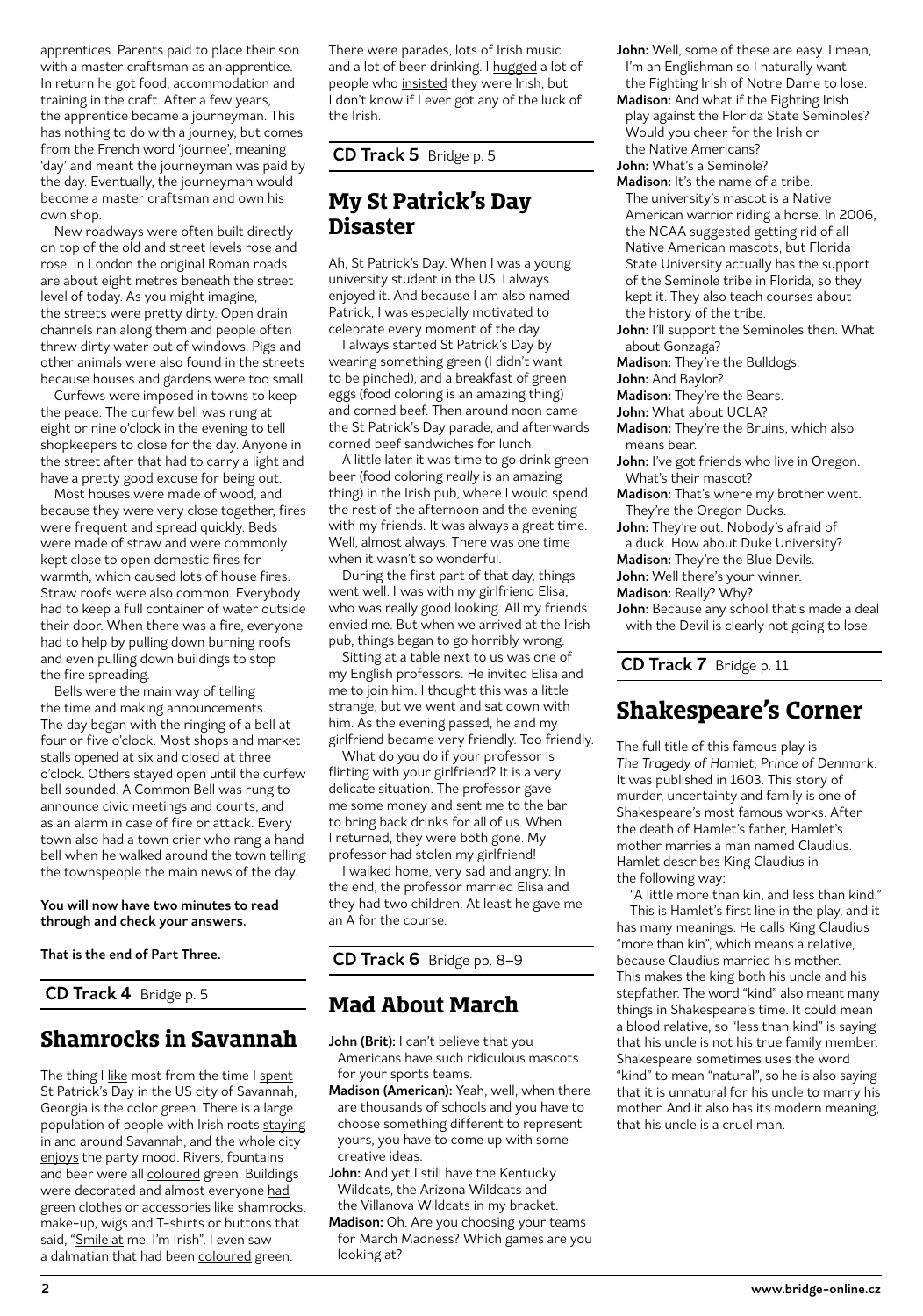### **An Adaptation of**  *The Da Vinci Code* **by Dan Brown – Excerpt 1**

- **Narrator:** Robert Langdon awoke slowly. A telephone was ringing in the darkness – a tinny, unfamiliar ring. He fumbled for the bedside lamp and turned it on. Squinting at his surroundings, he saw a plush Renaissance bedroom with Louis XVI furniture, frescoed walls, and a colossal mahogany four-poster bed. **Langdon:** Where the hell am I?
- **Narrator:** The bathrobe hanging on his bedpost bore the words: Hotel Ritz Paris. Slowly, the fog began to lift. Langdon picked up the telephone.

**Langdon:** Hello?

**Concierge:** Monsieur Langdon?

**Narrator:** … a man's voice said.

**Concierge:** I hope I have not awoken you? **Narrator:** Dazed, Langdon looked at

the bedside clock. It was 12:32am. He'd been asleep for only an hour, but he felt like the dead.

**Concierge:** This is the concierge, monsieur. I apologize for this intrusion, but you have a visitor. He insists it is urgent.

**CD Track 9** Bridge pp. 12–13

# **An Adaptation of**  *The Da Vinci Code* **by Dan Brown – Excerpt 2**

**Narrator:** The ringing of Langdon's hotel phone once again broke the silence. He was annoyed at being disturbed again, but picked up the phone.

**Langdon:** Yes?

**Narrator:** As expected, it was the concierge. **Concierge:** Monsieur Langdon, again my apologies. I am calling to inform you that your guest is now on the way to your

room. I thought I should alert you. **Narrator:** Langdon was wide awake now.

**Langdon:** You sent someone to my room?

**Concierge:** I apologize, monsieur, but a man like this... I... I don't have the power to stop him.

**Langdon:** Who exactly is he?

**Narrator:** But the concierge was gone. Almost immediately, a heavy fist pounded on Langdon's door. Uncertain, Langdon slid off the bed, feeling his toes sink deep into the carpet. He put on the hotel bathrobe and moved toward the door.

**Langdon:** Who is it?

- **Policeman:** Mr Langdon? I need to speak with you.
- **Narrator:** The man's English was accented a sharp, authoritative bark.

**Policeman:** My name is Lieutenant Jerome Collet. Direction Centrale Police Judiciaire. **Narrator:** Langdon paused. **Langdon:** The Judicial Police?

**Narrator:** The DCPJ were the rough equivalent of the American FBI. Leaving the security chain in place, Langdon opened the door a few inches. The face staring back at him was thin and pale. The man was exceptionally lean, dressed in an official-looking blue uniform.

**Policeman:** May I come in?

**Narrator:** … the agent asked. Langdon hesitated, feeling uncertain as the stranger's tired eyes studied him. **Langdon:** What is this is all about?

**Policeman:** My capitaine requires your expertise in a private matter.

**Langdon:** Now?

- **Narrator:** … Langdon managed to say. **Langdon:** It's after midnight!
- **Policeman:** Am I correct that you were scheduled to meet with the curator of the Louvre this evening?
- **Narrator:** Langdon suddenly felt uneasy. He and the curator Jacques Saunière were supposed to meet for drinks after Langdon's lecture tonight, but Saunière had never shown up.
- **Langdon:** Yes. How did you know that?
- **Policeman:** We found your name in his daily planner.
- **Langdon:** I trust nothing is wrong?
- **Narrator:** The agent gave a deep sigh and slid a Polaroid snapshot through the narrow opening in the door. When Langdon saw the photo, his entire body went rigid.

**Policeman:** This photo was taken less than an hour ago. Inside the Louvre.

**CD Track 10** Bridge p. 16

### **Here's to the Irish! Blessings and Toasts**

### **One**

Wishing you always Walls for the wind A roof for the rain And tea beside the fire Laughter to cheer you Those you love near you And all that your heart may desire

### **Two**

I wish you health, I wish you well, and happiness galore

I wish you luck for you and friends; what could I wish you more? May your joys be as deep as the oceans, your troubles as light as its foam And may you find sweet peace of mind wherever you may roam

### **Three**

Saint Patrick was a gentleman Who through strategy and stealth Drove all the snakes from Ireland Here's a toasting to his health But not too many toastings Lest you lose yourself and then Forget the good Saint Patrick And see all those snakes again

### **Four**

May your glass be ever full May the roof over your head be always strong And may you be in heaven half an hour Before the devil knows you're dead

### **Five**

May you be poor in misfortunes And rich in blessings May you know nothing but happiness From this day forward May good luck be your friend In whatever you do And may trouble be always A stranger to you

### **Six**

Here's to you and yours And to mine and ours And if mine and ours ever come Across you and yours I hope you and yours will do As much for mine and ours As mine and ours have done For you and yours

**CD Track 11** Bridge Slovakia p. 18

# **Worldwide Connections in the Nitra Region**

The Nitra region of Slovakia has interesting connections to places all around the world. It is possible to learn about distant lands while never leaving this south-western part of Slovakia – no passport required!

The southern part of the Nitra region borders Hungary, and the northern and southern areas are connected by the River Nitra. The region also shares a name with the fifth largest city in Slovakia. This area is the cultural and economic centre of western Slovakia, with many historic buildings and beautiful natural surroundings. Sites of interest include Nitra Castle, the old town and Zobor Hill, which overlooks the city.

There are beautiful oak forests around Topoľčianky, to the north-east of Nitra, which is also home to Europe's largest mammal and a close relative of the North American buffalo: the European bison.

The complex of rock dwellings in the village of Brhlovce offers another unusual connection to North America. Similar cliff dwellings can be found in the canyons of Arizona, New Mexico, Utah, Colorado and Chihuahua in Mexico. The origin of the ones in Brhlovce is not certain, but some people think they were used as hiding places during the Turkish raids in the  $16<sup>th</sup>$  century.

You'll find a link between Slovakia and the Middle East in the thermal swimming pools in Štúrovo. The mineral content of these natural pools of warm water is similar to that of the Dead Sea.

The town of Komárno sits at the intersection of the Danube and the Váh rivers, acting as Slovakia's main port on the Danube. The Courtyard of Europe,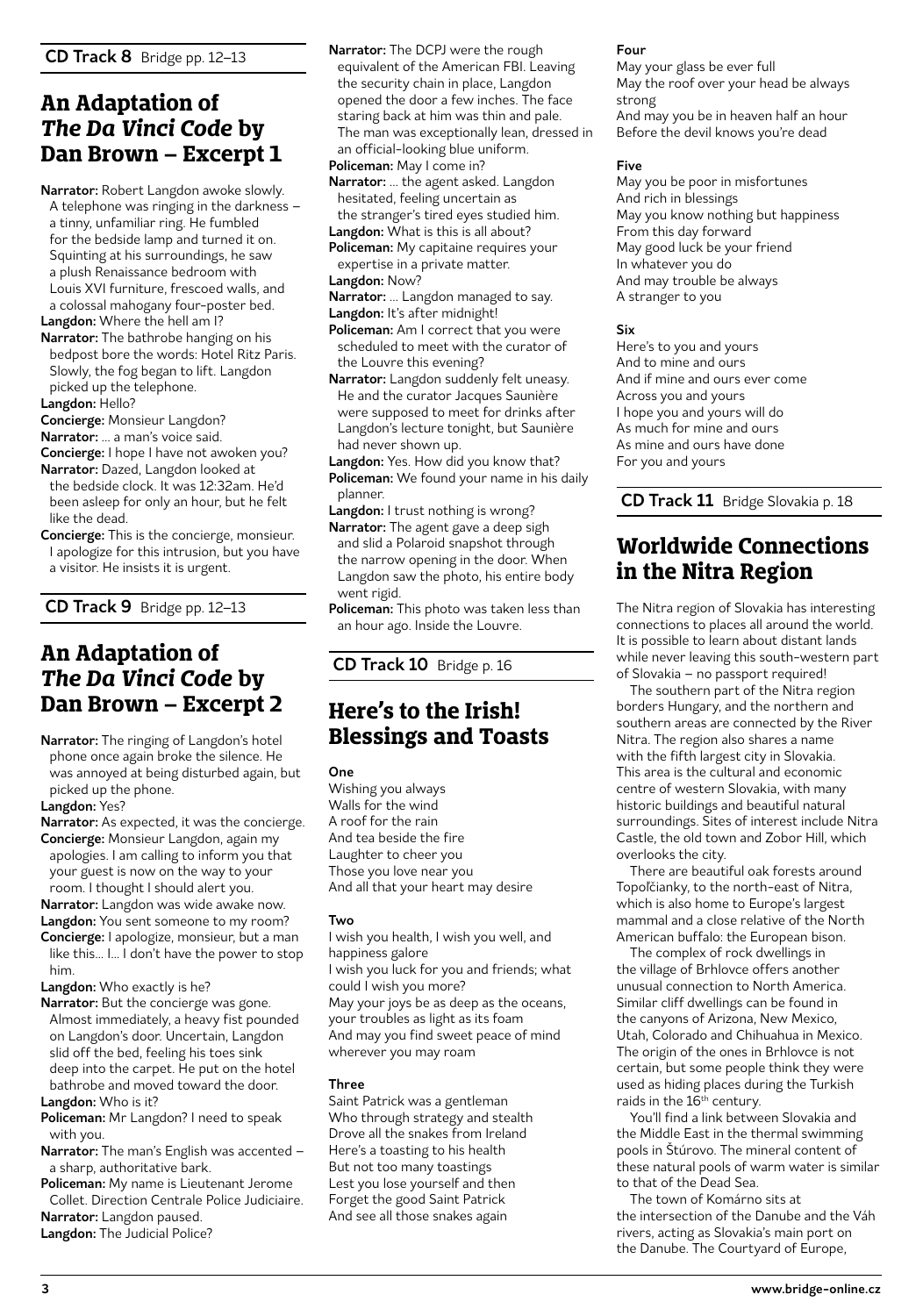which is connected to the historical centre of Komárno by three gates, contains buildings that show historical architectural styles from almost every country in Europe.

If you prefer Mother Nature's architectural style, Mlyňany Arboretum is worth a visit. This is a protected nature reserve near the villages of Tesárske Mlyňany and Vieska nad Žitavou, which contains roughly 2,300 species of trees. The Arboretum has areas devoted to the Caucasus, China, Japan, Korea, the Himalayas and North America.

Hrušov Castle is loosely connected to multiple continents. It was captured and destroyed in 1708 as part of the Habsburg uprising. This happened towards the end of Rákóczi's War of Independence, which was part of the War of the Spanish Succession and involved three continents: Europe, North America and South America.

The Nitra region can give you a glimpse into areas around the world, and may even inspire future travels to investigate these connections in person.

**CD Track 12** Maturita Card – Sport

# **Choosing a Sport**

- **Student A:** So which sports team should we join this year? What do you think about ice hockey?
- **Student B:** I like watching ice hockey, but I can't afford to buy all the equipment. What about swimming? All you need is a swimming costume.
- **Student A:** That's not a bad idea, but the pool is only open certain hours and we have to pay to use it. I really want to play a sport that doesn't require a lot of equipment that we can do anywhere.
- **Student B:** That's a good point. We could try football. All you need is a ball. I've never played before, but my brother's a big fan so maybe he could help us train.
- **Student A:** That's a great idea! And there is a pitch in the park near my house where we could train. Lots of our classmates like football so it would be easy to form a team.
- **Student B:** Perfect. So let's meet at the pitch near your house this weekend at 10 o'clock on Saturday. Why don't we invite people to join us this week at school? And then afterwards, we can all go for lunch.
- **Student A:** That sounds great. I'm looking forward to it already.

**CD Track 13** Bridge p. 19

### **Michael Bublé "Haven't Met You Yet"**

I'm not surprised, not everything lasts I've broken my heart so many times I stopped keeping track Talk myself in, I talk myself out I get all worked up then I let myself down I tried so very hard not to lose it I came up with a million excuses I thought I'd thought of every possibility

And I know some day that it'll all turn out You'll make me work so we can work to work it out And I promise you, kid, that I'll give so much more than I get I just haven't met you yet

I might have to wait, I'll never give up I guess it's half timing and the other half's luck

Wherever you are, whenever it's right You'll come out of nowhere and into my life

And I know that we can be so amazing And baby your love is going to change me And now I can see every possibility

Somehow I know that it'll all turn out You'll make me work so we can work to work it out And promise you, kid, I'll give so much more than I get

I just haven't met you yet

They say all's fair in love and war But I won't need to fight it We'll get it right and we'll be united

And I know that we can be so amazing And being in your life is going to change me And now I can see every single possibility

And someday I know it'll all turn out And I'll work to work it out Promise you, kid, I'll give more than I get, Than I get, than I get, than I get

Oh, you know it'll all turn out And you'll make me work so we can work to work it out And promise you, kid, to give so much more than I get, yeah I just haven't met you yet

I just haven't met you yet Oh, promise you, kid, to give so much more than I get (I said love love love love love love love love) I just haven't met you yet (love love love love love love love) Yeah, I just haven't met you yet

**CD Track 14** Bridge p. 19

### **U2 "Still Haven't Found What I'm Looking For"**

I have climbed the highest mountains I have run through the fields Only to be with you Only to be with you

I have run, I have crawled I have scaled these city walls These city walls Only to be with you

But I still haven't found What I'm looking for But I still haven't found What I'm looking for

I have kissed honey lips Felt the healing in her fingertips It burned like fire This burning desire

I have spoke with the tongue of angels I have held the hand of a devil It was warm in the night I was cold as a stone.

But I still haven't found What I'm looking for But I still haven't found What I'm looking for

I believe in the kingdom come Then all the colours will bleed into one Bleed into one But yes, I'm still running

You broke the bonds And you loosed the chains Carried the cross of my shame Of my shame, you know I believe it

But I still haven't found What I'm looking for

### **Glossary**

**kingdom come** – the biblical future world after the end of time **bleed into one** – become the same **loosed** – loosened

**CD Track 15** Bridge p. 19

### **Queen "We Are the Champions"**

I've paid my dues Time after time I've done my sentence But committed no crime And bad mistakes I've made a few I've had my share of sand kicked in my face But I've come through

(And we need to go on and on, and on, and on)

We are the champions, my friends And we'll keep on fighting 'til the end We are the champions We are the champions No time for losers 'Cause we are the champions of the world

I've taken my bows And my curtain calls You brought me fame and fortune And everything that goes with it I thank you all But it's been no bed of roses No pleasure cruise I consider it a challenge before the whole human race And I ain't going to lose